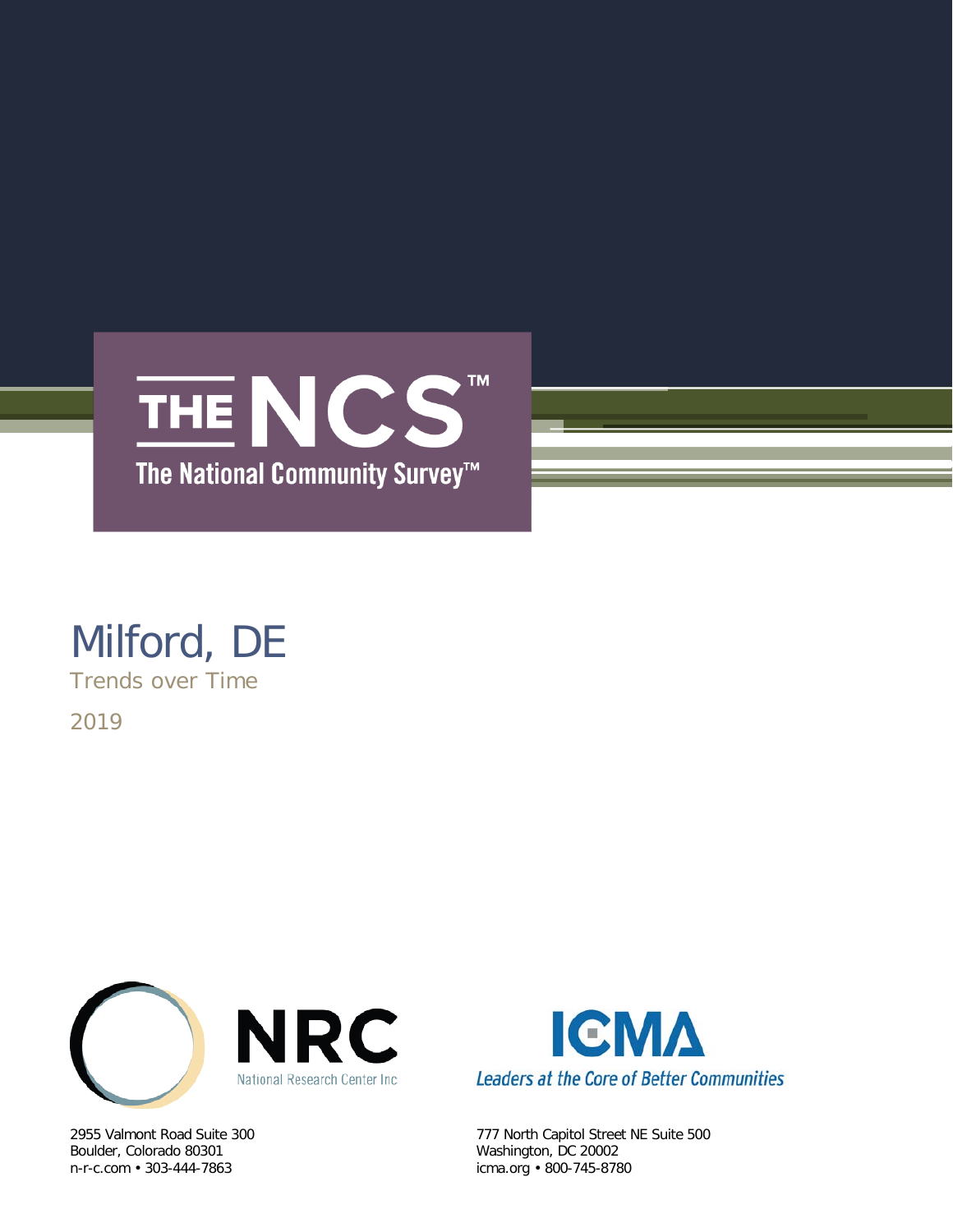# **Summary**

The National Community Survey™ (The NCS™) is a collaborative effort between National Research Center, Inc. (NRC) and the International City/County Management Association (ICMA). The survey and its administration are standardized to assure high quality research methods and directly comparable results across The NCS communities. The NCS captures residents' opinions within the three pillars of a community (Community Characteristics, Governance and Participation) across eight central facets of community (Safety, Mobility, Natural Environment, Built Environment, Economy, Recreation and Wellness, Education and Enrichment and Community Engagement). This report discusses trends over time, comparing the 2019 ratings for the City of Milford to its previous survey results in 2017. Additional reports and technical appendices are available under separate cover.

Trend data for Milford represent important comparison data and should be examined for improvements or declines. Deviations from stable trends over time, especially, represent opportunities for understanding how local policies, programs or public information may have affected residents' opinions.

Meaningful differences between survey years have been noted within the following tables as being "higher" or "lower" if the differences are greater than seven percentage points between the 2017 and 2019 surveys, otherwise the comparisons between 2017 and 2019 are noted as being "similar." Additionally, benchmark comparisons for all survey years are presented for reference. Changes in the benchmark comparison over time can be impacted by various trends, including varying survey cycles for the individual communities that comprise the benchmarks, regional and national economic or other events, as well as emerging survey methodologies.

Overall, ratings in Milford for 2019 generally remained stable. Of the 133 items for which comparisons were available, 111 items were rated similarly in 2017 and 2019, eight items showed a decrease in ratings and 14 showed an increase in ratings. Notable trends over time included the following:

- Within the pillar of Community Characteristics, ratings for seven aspects increased from 2017 to 2019, with most concentrated in the facet of Economy (employment opportunities, cost of living and Milford as a place to work). Other areas where improvements were seen in 2019 included new development in Milford, K-12 education, neighborliness of residents in Milford and the city as a place to retire. Decreases were seen for ratings of ease of walking in Milford, availability of paths and walking trails, overall natural environment and availability of affordable quality food.
- In Governance, assessments of yard waste pick-up and land use, planning and zoning improved from 2017 to 2019. Additionally, residents gave higher marks to two items related to government performance (acting in the best interest of Milford and treating all residents fairly) in 2019. Three decreases were seen, all in the facet of Mobility: traffic enforcement, street repair and street lighting.
- From 2017 to 2019, levels of Participation for most items remained stable in Milford. Fewer community members in 2019 were under housing cost stress. More residents believed the local economy would have a positive impact on their income or gave favorable ratings to the sense of community in Milford. Conversely, fewer residents had used Milford recreation facilities or their services in 2019.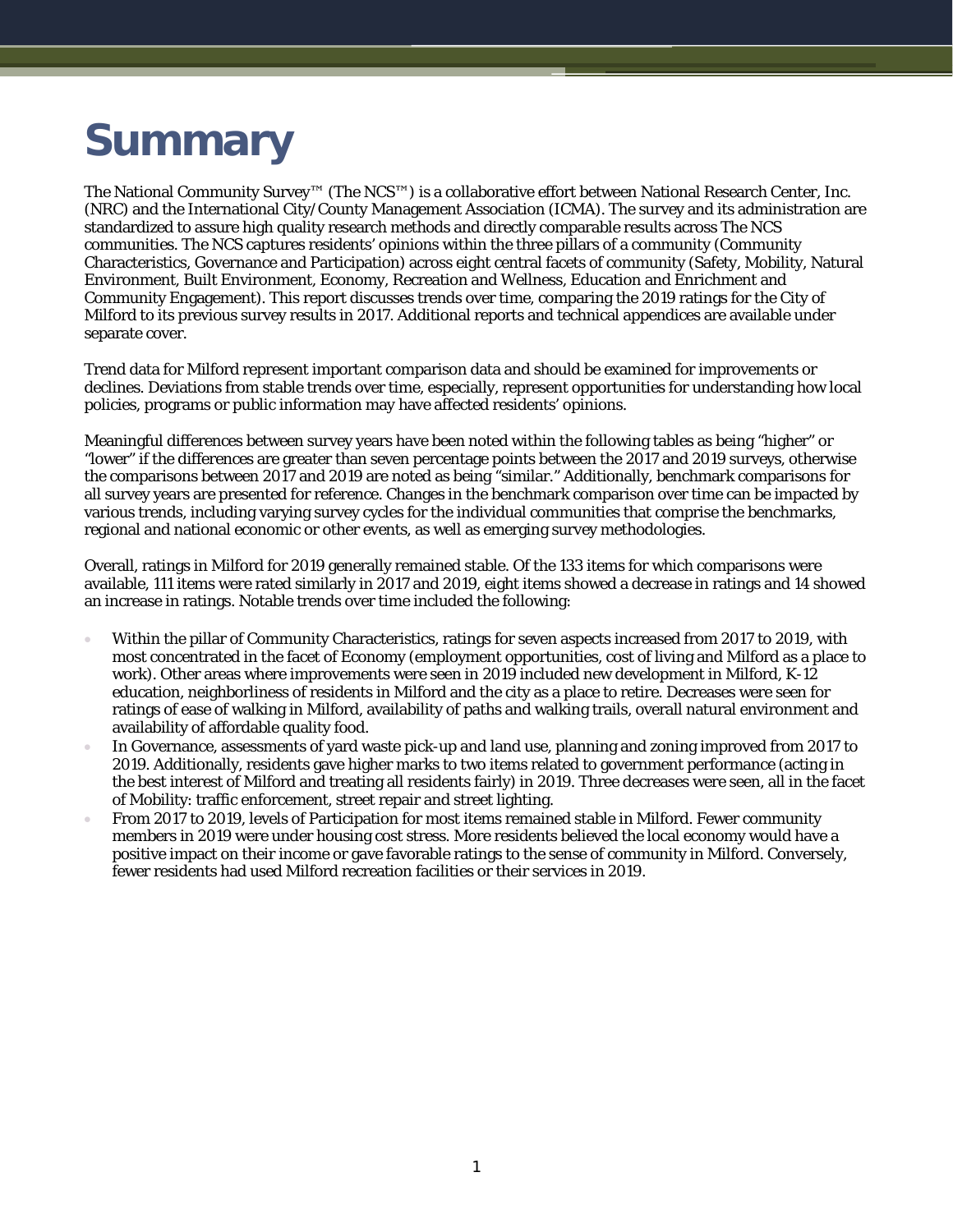### The National Community Survey™

#### Table 1: Community Characteristics General

|                         | Percent rating positively (e.g., excellent/good) |      |                              | Comparison to benchmark |         |
|-------------------------|--------------------------------------------------|------|------------------------------|-------------------------|---------|
|                         | 2017                                             | 2019 | 2019 rating compared to 2017 | 2017                    | 2019    |
| Overall quality of life | 77%                                              | 76%  | Similar                      | Similar                 | Similar |
| Overall image           | 62%                                              | 61%  | Similar                      | Similar                 | Similar |
| Place to live           | 84%                                              | 83%  | Similar                      | Similar                 | Similar |
| Neighborhood            | 78%                                              | 76%  | Similar                      | Similar                 | Similar |
| Place to raise children | 75%                                              | 72%  | Similar                      | Similar                 | Similar |
| Place to retire         | 65%                                              | 75%  | Higher                       | Similar                 | Similar |
| Overall appearance      | 69%                                              | 66%  | Similar                      | Similar                 | Similar |

#### Table 2: Community Characteristics by Facet

|                            |                                  | Percent rating positively (e.g., excellent/good, |                     |                         | Comparison to |         |
|----------------------------|----------------------------------|--------------------------------------------------|---------------------|-------------------------|---------------|---------|
|                            |                                  |                                                  | very/somewhat safe) | 2019 rating compared to | benchmark     |         |
|                            |                                  | 2017                                             | 2019                | 2017                    | 2017          | 2019    |
|                            | Overall feeling of safety        | 70%                                              | 67%                 | Similar                 | Similar       | Lower   |
|                            | Safe in neighborhood             | 91%                                              | 93%                 | Similar                 | Similar       | Similar |
| Safety                     | Safe in downtown area            | 89%                                              | 87%                 | Similar                 | Similar       | Similar |
|                            | Overall ease of travel           | 80%                                              | 84%                 | Similar                 | Similar       | Similar |
|                            | Paths and walking trails         | 61%                                              | 50%                 | Lower                   | Similar       | Similar |
|                            | Ease of walking                  | 74%                                              | 65%                 | Lower                   | Similar       | Similar |
|                            | Travel by bicycle                | 58%                                              | 55%                 | Similar                 | Similar       | Similar |
|                            | Travel by public transportation  | 31%                                              | 36%                 | Similar                 | Similar       | Similar |
|                            | Travel by car                    | 81%                                              | 76%                 | Similar                 | Similar       | Similar |
|                            | Public parking                   | 61%                                              | 60%                 | Similar                 | Similar       | Similar |
| Mobility                   | Traffic flow                     | 65%                                              | 65%                 | Similar                 | Higher        | Higher  |
|                            | Overall natural environment      | 79%                                              | 70%                 | Lower                   | Similar       | Similar |
|                            | <b>Cleanliness</b>               | 64%                                              | 65%                 | Similar                 | Similar       | Similar |
| <b>Natural Environment</b> | Air quality                      | 70%                                              | 69%                 | Similar                 | Similar       | Similar |
|                            | Overall built environment        | 55%                                              | 55%                 | Similar                 | Similar       | Similar |
|                            | New development in Milford       | 49%                                              | 57%                 | Higher                  | Similar       | Similar |
|                            | Affordable quality housing       | 41%                                              | 44%                 | Similar                 | Similar       | Similar |
|                            | Housing options                  | 49%                                              | 42%                 | Similar                 | Similar       | Similar |
| <b>Built Environment</b>   | Public places                    | 53%                                              | 51%                 | Similar                 | Similar       | Similar |
|                            | Overall economic health          | 49%                                              | 51%                 | Similar                 | Similar       | Similar |
|                            | Vibrant downtown/commercial area | 44%                                              | 41%                 | Similar                 | Similar       | Similar |
|                            | <b>Business and services</b>     | 52%                                              | 57%                 | Similar                 | Similar       | Similar |
|                            | Cost of living                   | 45%                                              | 54%                 | Higher                  | Similar       | Similar |
|                            | Shopping opportunities           | 45%                                              | 46%                 | Similar                 | Similar       | Similar |
| Economy                    | <b>Employment opportunities</b>  | 27%                                              | 34%                 | Higher                  | Similar       | Similar |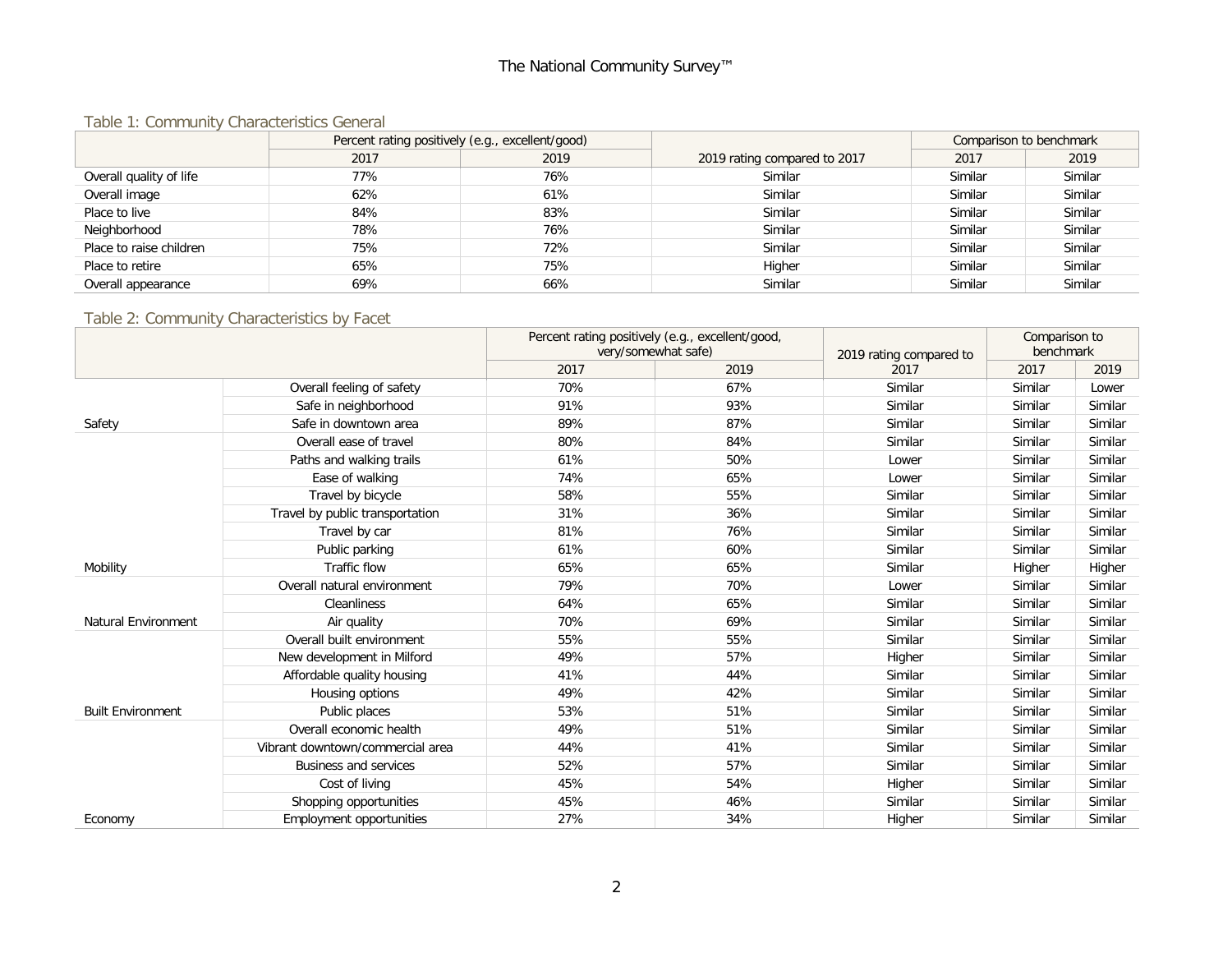## The National Community Survey™

|                |                                                      | Percent rating positively (e.g., excellent/good,<br>very/somewhat safe) |      | 2019 rating compared to | Comparison to<br>benchmark |         |
|----------------|------------------------------------------------------|-------------------------------------------------------------------------|------|-------------------------|----------------------------|---------|
|                |                                                      | 2017                                                                    | 2019 | 2017                    | 2017                       | 2019    |
|                | Place to visit                                       | 49%                                                                     | 55%  | Similar                 | Lower                      | Similar |
|                | Place to work                                        | 46%                                                                     | 55%  | Higher                  | Similar                    | Similar |
|                | Health and wellness                                  | 64%                                                                     | 61%  | Similar                 | Similar                    | Similar |
|                | Mental health care                                   | 43%                                                                     | 38%  | Similar                 | Similar                    | Similar |
|                | Preventive health services                           | 61%                                                                     | 63%  | Similar                 | Similar                    | Similar |
|                | Health care                                          | 64%                                                                     | 62%  | Similar                 | Similar                    | Similar |
|                | Food                                                 | 62%                                                                     | 54%  | Lower                   | Similar                    | Similar |
| Recreation and | Recreational opportunities                           | 49%                                                                     | 44%  | Similar                 | Lower                      | Lower   |
| Wellness       | Fitness opportunities                                | 54%                                                                     | 54%  | Similar                 | Similar                    | Similar |
|                | Education and enrichment opportunities               | 49%                                                                     | 49%  | Similar                 | Lower                      | Lower   |
|                | Religious or spiritual events and activities         | 72%                                                                     | 73%  | Similar                 | Similar                    | Similar |
|                | Cultural/arts/music activities                       | 55%                                                                     | 50%  | Similar                 | Similar                    | Similar |
|                | Adult education                                      | 29%                                                                     | 33%  | Similar                 | Much lower                 | Lower   |
| Education and  | K-12 education                                       | 58%                                                                     | 73%  | Higher                  | Lower                      | Similar |
| Enrichment     | Child care/preschool                                 | 53%                                                                     | 58%  | Similar                 | Similar                    | Similar |
|                | Social events and activities                         | 53%                                                                     | 56%  | Similar                 | Similar                    | Similar |
|                | Neighborliness                                       | 49%                                                                     | 60%  | Higher                  | Similar                    | Similar |
|                | Openness and acceptance                              | 53%                                                                     | 58%  | Similar                 | Similar                    | Similar |
| Community      | Opportunities to participate in community<br>matters | 55%                                                                     | 56%  | Similar                 | Similar                    | Similar |
| Engagement     | Opportunities to volunteer                           | 65%                                                                     | 65%  | Similar                 | Similar                    | Similar |

#### Table 3: Governance General

|                                             | Percent rating positively (e.g., excellent/good) |      |                              | Comparison to benchmark |         |
|---------------------------------------------|--------------------------------------------------|------|------------------------------|-------------------------|---------|
|                                             | 2017                                             | 2019 | 2019 rating compared to 2017 | 2017                    | 2019    |
| Services provided by Milford                | 76%                                              | 75%  | Similar                      | Similar                 | Similar |
| Customer service                            | 76%                                              | 75%  | Similar                      | Similar                 | Similar |
| Value of services for taxes paid            | 51%                                              | 56%  | Similar                      | Similar                 | Similar |
| Overall direction                           | 61%                                              | 68%  | Similar                      | Similar                 | Similar |
| Welcoming resident involvement              | 55%                                              | 54%  | Similar                      | Similar                 | Similar |
| Confidence in City government               | 56%                                              | 60%  | Similar                      | Similar                 | Similar |
| Acting in the best interest of Milford      | 54%                                              | 61%  | Higher                       | Similar                 | Similar |
| Being honest                                | 59%                                              | 61%  | Similar                      | Similar                 | Similar |
| Treating all residents fairly               | 52%                                              | 61%  | Higher                       | Similar                 | Similar |
| Services provided by the Federal Government | 36%                                              | 43%  | Similar                      | Similar                 | Similar |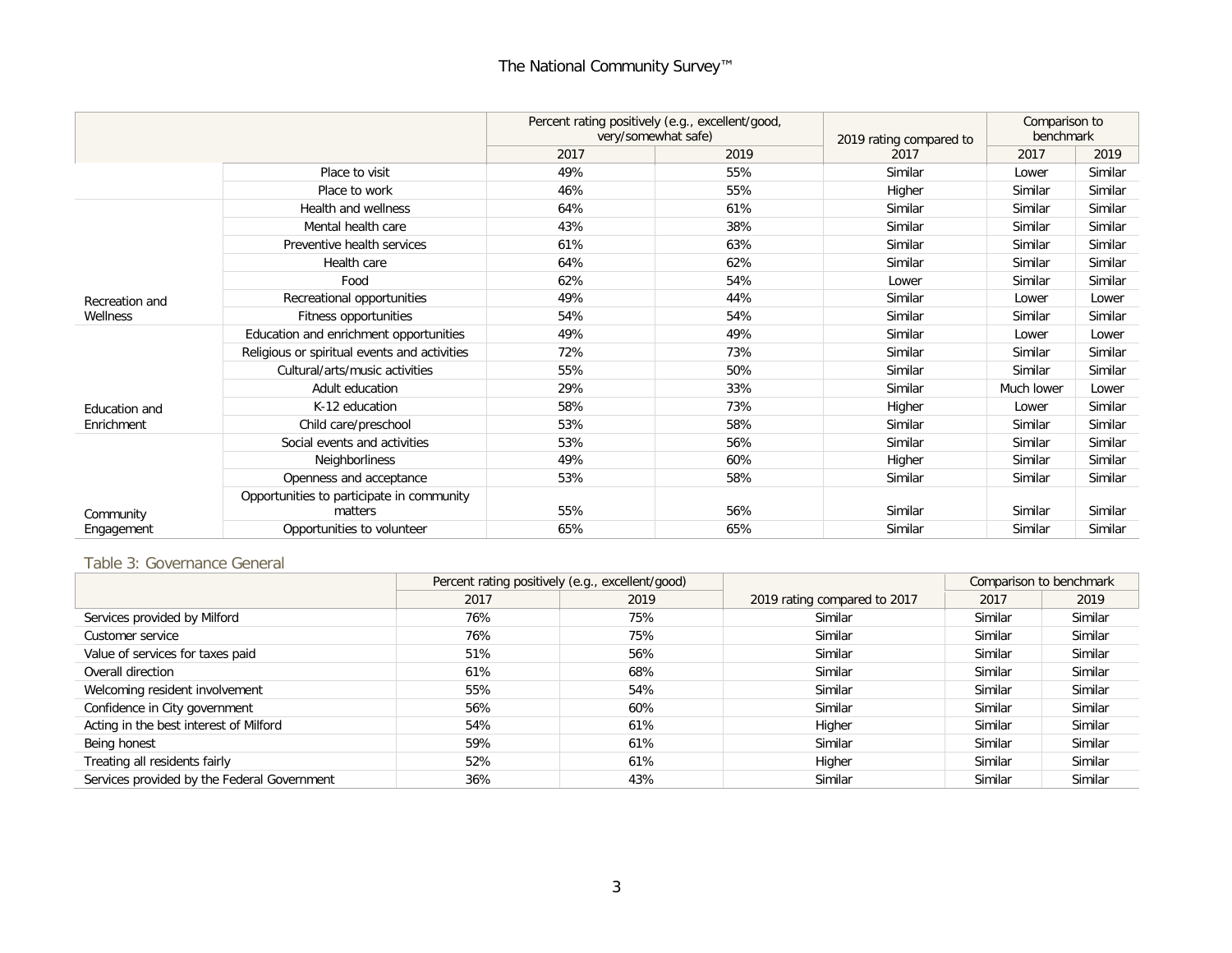#### Table 4: Governance by Facet

|                                 |                               | Percent rating positively (e.g., excellent/good) |      |                              | Comparison to benchmark |         |
|---------------------------------|-------------------------------|--------------------------------------------------|------|------------------------------|-------------------------|---------|
|                                 |                               | 2017                                             | 2019 | 2019 rating compared to 2017 | 2017                    | 2019    |
|                                 | Police                        | 80%                                              | 82%  | Similar                      | Similar                 | Similar |
|                                 | Fire                          | 96%                                              | 94%  | Similar                      | Similar                 | Similar |
|                                 | Ambulance/EMS                 | 92%                                              | 93%  | Similar                      | Similar                 | Similar |
|                                 | Crime prevention              | 61%                                              | 65%  | Similar                      | Similar                 | Similar |
|                                 | Fire prevention               | 73%                                              | 75%  | Similar                      | Similar                 | Similar |
|                                 | Animal control                | 48%                                              | 51%  | Similar                      | Similar                 | Similar |
| Safety                          | <b>Emergency preparedness</b> | 63%                                              | 67%  | Similar                      | Similar                 | Similar |
|                                 | Traffic enforcement           | 75%                                              | 68%  | Lower                        | Similar                 | Similar |
|                                 | Street repair                 | 50%                                              | 42%  | Lower                        | Similar                 | Similar |
|                                 | Street cleaning               | 70%                                              | 66%  | Similar                      | Similar                 | Similar |
|                                 | Street lighting               | 76%                                              | 66%  | Lower                        | Similar                 | Similar |
|                                 | Snow removal                  | 65%                                              | 64%  | Similar                      | Similar                 | Similar |
|                                 | Sidewalk maintenance          | 48%                                              | 46%  | Similar                      | Similar                 | Similar |
|                                 | Traffic signal timing         | 56%                                              | 62%  | Similar                      | Similar                 | Similar |
| Mobility                        | Bus or transit services       | 46%                                              | 50%  | Similar                      | Similar                 | Similar |
|                                 | Garbage collection            | 80%                                              | 82%  | Similar                      | Similar                 | Similar |
|                                 | Recycling                     | 79%                                              | 82%  | Similar                      | Similar                 | Similar |
|                                 | Yard waste pick-up            | 75%                                              | 83%  | Higher                       | Similar                 | Similar |
|                                 | Drinking water                | 47%                                              | 45%  | Similar                      | Lower                   | Lower   |
|                                 | Natural areas preservation    | 61%                                              | 60%  | Similar                      | Similar                 | Similar |
| Natural Environment             | Open space                    | 56%                                              | 55%  | Similar                      | Similar                 | Similar |
|                                 | Storm drainage                | 56%                                              | 62%  | Similar                      | Similar                 | Similar |
|                                 | Sewer services                | 73%                                              | 77%  | Similar                      | Similar                 | Similar |
|                                 | Power utility                 | 69%                                              | 73%  | Similar                      | Similar                 | Similar |
|                                 | Utility billing               | 60%                                              | 61%  | Similar                      | Similar                 | Similar |
|                                 | Land use, planning and zoning | 42%                                              | 50%  | Higher                       | Similar                 | Similar |
|                                 | Code enforcement              | 39%                                              | 37%  | Similar                      | Similar                 | Similar |
| <b>Built Environment</b>        | Cable television              | 49%                                              | 50%  | Similar                      | Similar                 | Similar |
| Economy                         | Economic development          | 45%                                              | 49%  | Similar                      | Similar                 | Similar |
|                                 | City parks                    | 72%                                              | 75%  | Similar                      | Similar                 | Similar |
|                                 | Recreation programs           | 56%                                              | 62%  | Similar                      | Similar                 | Similar |
|                                 | <b>Recreation facilities</b>  | 55%                                              | 60%  | Similar                      | Similar                 | Similar |
| <b>Recreation and Wellness</b>  | Health services               | 73%                                              | 68%  | Similar                      | Similar                 | Similar |
|                                 | Special events                | 64%                                              | 70%  | Similar                      | Similar                 | Similar |
| <b>Education and Enrichment</b> | <b>Public libraries</b>       | 81%                                              | 87%  | Similar                      | Similar                 | Similar |
| <b>Community Engagement</b>     | Public information            | 69%                                              | 71%  | Similar                      | Similar                 | Similar |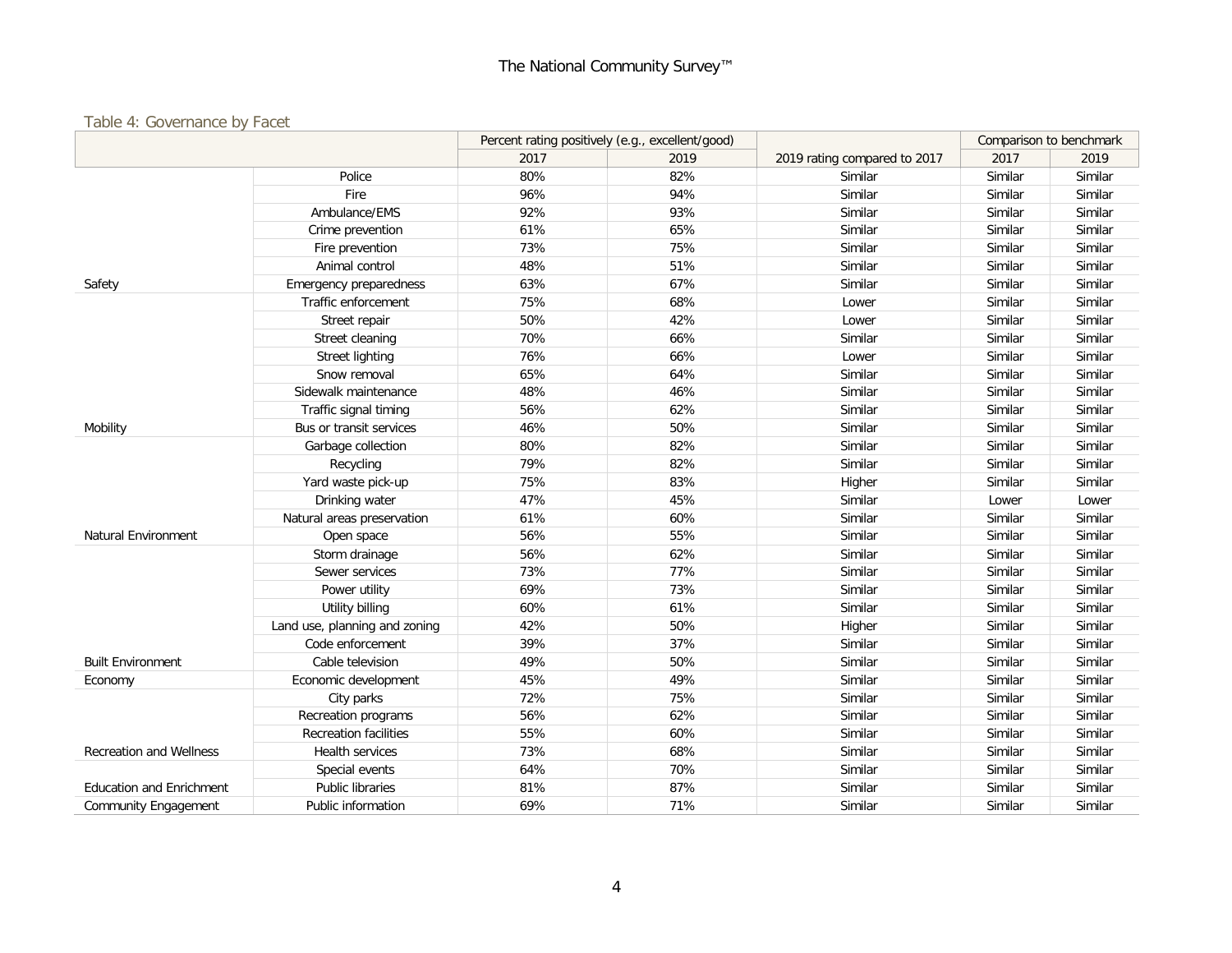## Table 5: Participation General

|                             | Percent rating positively (e.g., always/sometimes, more than once a month, yes) |      |                              | Comparison to benchmark |         |
|-----------------------------|---------------------------------------------------------------------------------|------|------------------------------|-------------------------|---------|
|                             | 2017                                                                            | 2019 | 2019 rating compared to 2017 | 2017                    | 2019    |
| Sense of community          | 55%                                                                             | 62%  | Higher                       | Similar                 | Similar |
| Recommend Milford           | 84%                                                                             | 89%  | Similar                      | Similar                 | Similar |
| Remain in Milford           | 81%                                                                             | 85%  | Similar                      | Similar                 | Similar |
| Contacted Milford employees | 52%                                                                             | 51%  | Similar                      | Similar                 | Similar |

### Table 6: Participation by Facet

|                            |                                                           | Percent rating positively (e.g., always/sometimes, more than<br>once a month, yes) |      |                                 |         | Comparison to<br>benchmark |
|----------------------------|-----------------------------------------------------------|------------------------------------------------------------------------------------|------|---------------------------------|---------|----------------------------|
|                            |                                                           | 2017                                                                               | 2019 | 2019 rating compared to<br>2017 | 2017    | 2019                       |
|                            |                                                           | 40%                                                                                | 35%  | Similar                         | Similar | Similar                    |
|                            | Stocked supplies for an emergency                         |                                                                                    | 79%  |                                 |         | Similar                    |
|                            | Did NOT report a crime                                    | 73%                                                                                |      | Similar                         | Similar |                            |
| Safety                     | Was NOT the victim of a crime                             | 81%                                                                                | 87%  | Similar                         | Similar | Similar                    |
|                            | Used public transportation instead of<br>driving          | 7%                                                                                 | 9%   | Similar                         | Lower   | Lower                      |
|                            | Carpooled instead of driving alone                        | 35%                                                                                | 38%  | Similar                         | Similar | Similar                    |
| Mobility                   | Walked or biked instead of driving                        | 56%                                                                                | 52%  | Similar                         | Similar | Similar                    |
|                            | Conserved water                                           | 86%                                                                                | 82%  | Similar                         | Similar | Similar                    |
|                            | Made home more energy efficient                           | 80%                                                                                | 75%  | Similar                         | Similar | Similar                    |
| <b>Natural Environment</b> | Recycled at home                                          | 91%                                                                                | 91%  | Similar                         | Similar | Similar                    |
|                            | Did NOT observe a code violation                          | 43%                                                                                | 48%  | Similar                         | Lower   | Similar                    |
| <b>Built Environment</b>   | NOT under housing cost stress                             | 59%                                                                                | 68%  | Higher                          | Similar | Similar                    |
|                            | Purchased goods or services in Milford                    | 95%                                                                                | 96%  | Similar                         | Similar | Similar                    |
|                            | Economy will have positive impact on<br>income            | 26%                                                                                | 36%  | Higher                          | Similar | Similar                    |
| Economy                    | Work in Milford                                           | 34%                                                                                | 28%  | Similar                         | Similar | Lower                      |
|                            | Used Milford recreation facilities                        | 62%                                                                                | 54%  | Lower                           | Similar | Similar                    |
|                            | Visited a City park                                       | 76%                                                                                | 72%  | Similar                         | Similar | Lower                      |
|                            | Ate 5 portions of fruits and vegetables                   | 84%                                                                                | 81%  | Similar                         | Similar | Similar                    |
| Recreation and             | Participated in moderate or vigorous<br>physical activity | 76%                                                                                | 76%  | Similar                         | Similar | Similar                    |
| Wellness                   | In very good to excellent health                          | 49%                                                                                | 51%  | Similar                         | Similar | Similar                    |
|                            | Used Milford public libraries                             | 65%                                                                                | 62%  | Similar                         | Similar | Similar                    |
| Education and              | Participated in religious or spiritual<br>activities      | 44%                                                                                | 44%  | Similar                         | Similar | Similar                    |
| Enrichment                 | Attended a City-sponsored event                           | 56%                                                                                | 56%  | Similar                         | Similar | Similar                    |
| Community                  | Campaigned for an issue, cause or<br>candidate            | 17%                                                                                | 21%  | Similar                         | Similar | Similar                    |
| Engagement                 | Contacted Milford elected officials                       | 22%                                                                                | 20%  | Similar                         | Similar | Similar                    |